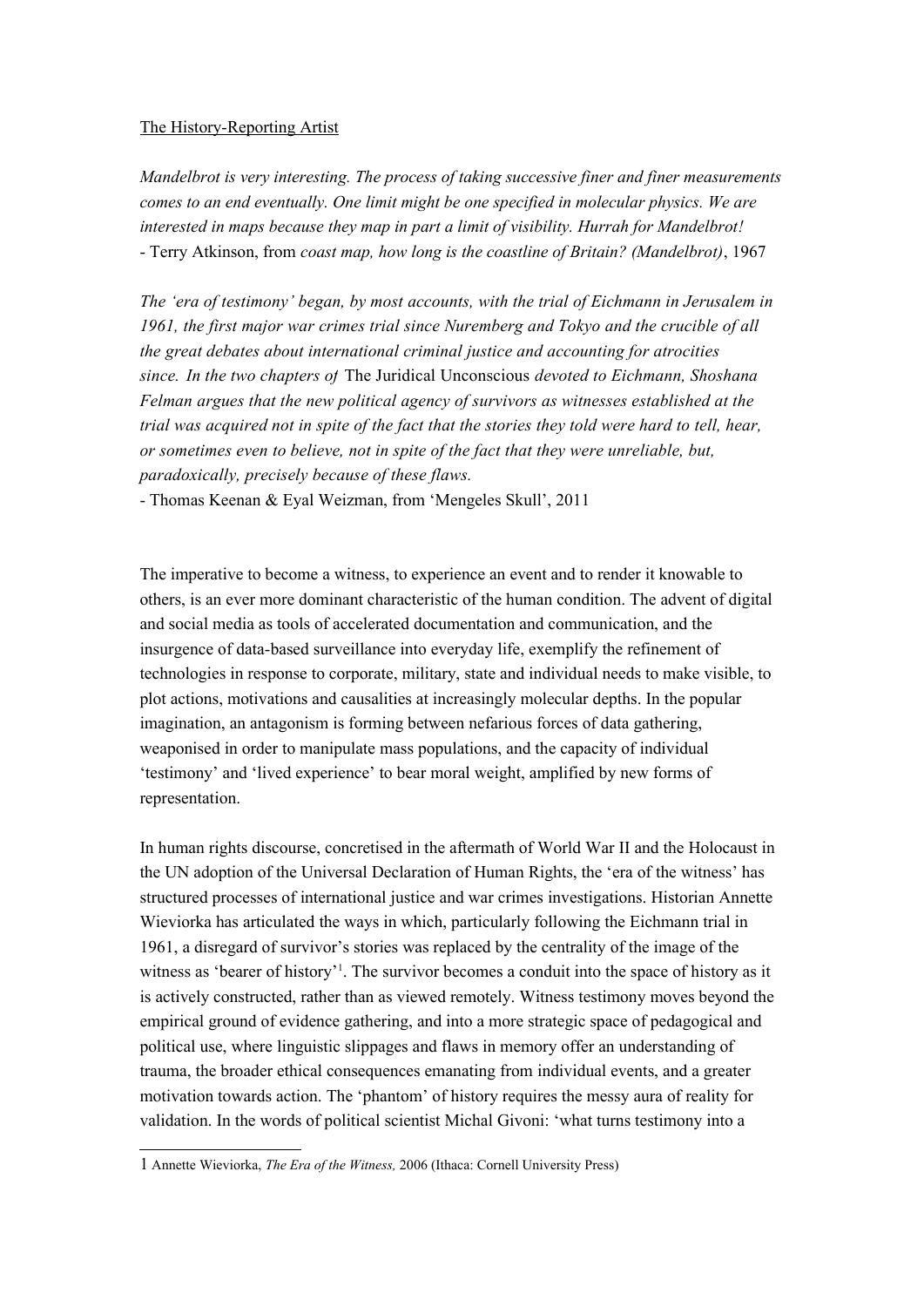distinct form of action is the multilayered bonds that it effects between a witness, a public and an (often internal) other … Political testimony, if one must define it, is a way to say "we" without dissolving the "I" and without excluding the other. And it is every bit as tentative, unsettled, and bound to failure as it sounds.'[2](#page-1-0)

In this formulation, the witness hovers in a space between the collective and the individual: the singularity of their subjectivity is a necessary function in the ability for their testimony to operate within processes of collective valorization. This is the ground of our contemporary conception of human rights: the communication of an incursion upon an individual's inalienable, 'natural' rights, as it pertains to a group experience, as the foundation for regional or global actions, policies or judgements. Within this conception is an inherent paradox, where individuals are called 'to fashion themselves as witnesses' in order for their political or personal struggles to become visible, 'while their witness position is never guaranteed and their mode of witnessing is questioned.<sup>[3](#page-1-1)</sup> A person can only 'become a witness' if the structures that validate their witnessing recognise their personhood in the first place.

Written into the essential contracts of human rights – genealogically bound to John Locke's conception of 'natural rights' that lies at the core of his central political analysis *The Two Treatises of Government* (1690), and, in turn, his influence on the US Declaration of Independence and classical notions of political liberalism – is an inception point of this paradox. In Locke's philosophy, in the pre-political state of nature 'men' were born free and equal, ruled over only by the law of nature. The law of nature, or 'reason' as Locke frames it, teaches principally that 'being all equal and independent, no one ought to harm another in his life, liberty, or possessions.' The right to property that Locke introduces with the word 'possessions', stems from a synthesis of the corporeal and the self: '… everyman has a property in his own Person … The labour of his body, and the work of his hands, we may say, are properly his.<sup>'[4](#page-1-2)</sup> As man exerts labour to extract 'something that nature has provided', so labour mixes with the object and is made into property. In Locke's view, labour, as the creator of property, is to be taken broadly – from acts of foraging, to production requiring planning and skill.

Despite this broad view of labour, Locke's thesis on property was deeply entwined with the colonial operations of the British and Americans in the 17th Century. Locke explicitly excluded the indigenous peoples of the 'new world' from the right to property, on the basis that their hunter-gatherer society did not, in his perception, improve the land on which they lived. This judgement allowed for the rampant expropriation of land by settlers, as an act towards the 'greater good'. Similarly, Locke justified the enslavement of African people with the caveat that chattel slavery, with power of life and death, was reasonable in the case of 'prisoners taken in a just war'. The trade in people in Africa – caught in conflicts that became

<span id="page-1-0"></span><sup>2</sup> Michal Givoni, 'Witnessing/Testimony', *Mafte'akh: Lexical Review of Political Thought*, Issue 2e – Winter 2011<http://mafteakh.tau.ac.il/en/issue-2e-winter-2011/witnessingtestimony/>

<span id="page-1-1"></span><sup>3</sup> Givoni, op cit.

<span id="page-1-2"></span><sup>4</sup> John Locke, *Two Treatises of Government* ed. Thomas Hollis, 1764 (London: A. Millar et al.)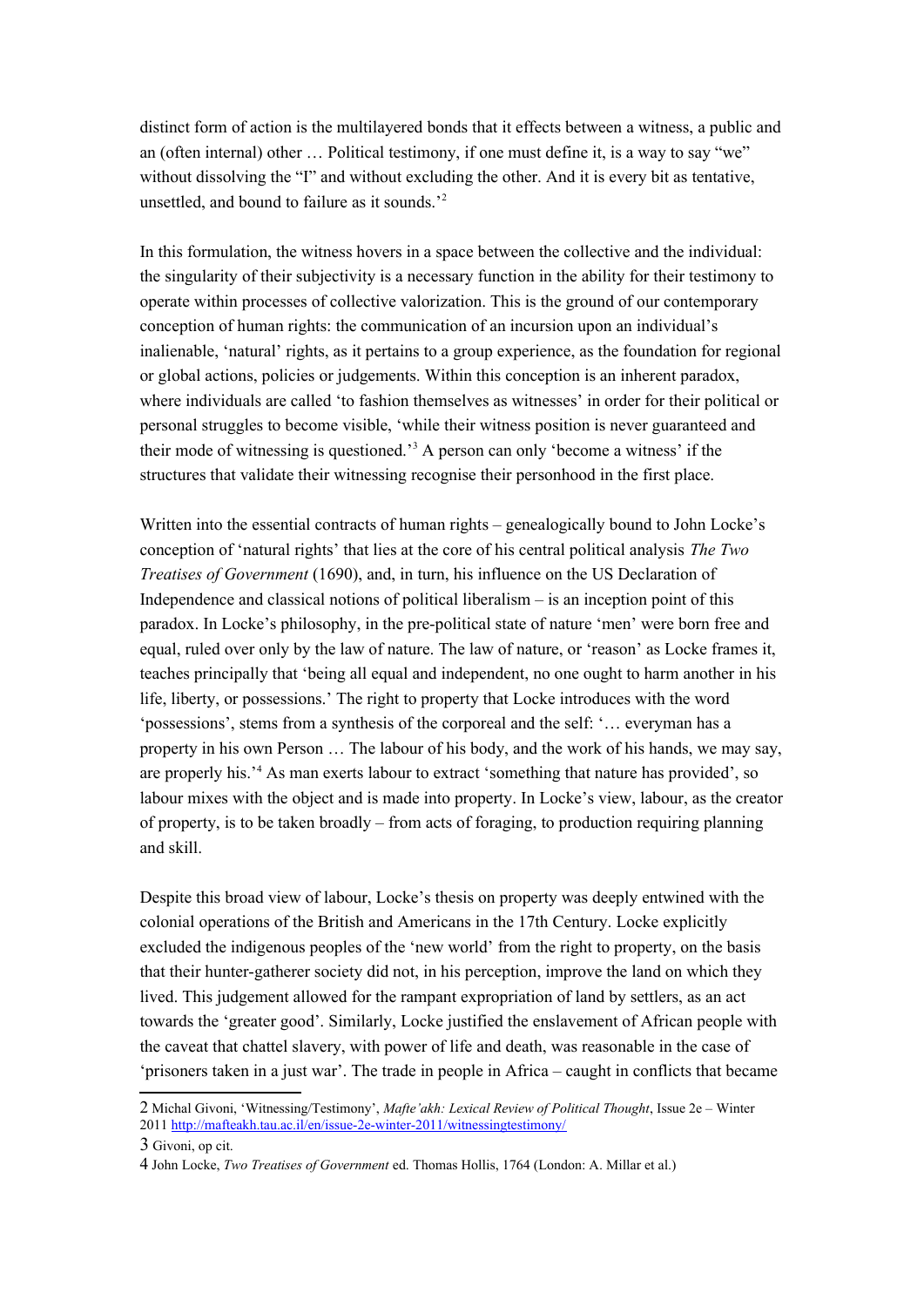self-perpetuating as the trade grew and the dependency of local economies on it increased – and the setting of enslaved people to work on sugar and cotton plantations in the Caribbean and North America, became intrinsically tied into the generation of property and wealth, through the planter's 'labour' mixing with the 'objects' of the slave and land. Within Locke's formulation of liberal governance – backed up by the ingrained Doctrine of Discovery followed by European settlers<sup>[5](#page-2-0)</sup> – the personhood of indigenous and black peoples is denied, and they are reduced to the nonhuman, their lands and bodies 'something that nature has provided' to the settler to appropriate for their use. In the 18th Century, the logic of 'improvement' extended to the application of asset based lending, the lives of slaves and expropriated land becoming collateral in cycles of credit and debt that rendered economic growth through abstraction, and spread further to forms of class-based dispossession.

The figure of the witness enshrined in human rights discourse, along with the growing imperative to 'become a witness', is therefore bounded by interwoven and exclusionary notions of property, personhood and the abstraction of value. It is a pretence towards the possibility of universal individual agency within the collective, one that is dependent on theatrical and rhetorical processes of valorization, rather than formal ones. As Givoni states, 'testimony has been reinterpreted as a performance that was elicited by psychotherapists, staged by filmmakers and curators, and utilized by politicians and ideological apparatuses.<sup>[6](#page-2-1)</sup> Following the thought of theorist Mijke van der Drift, the 'logos' that is within individual testimony is therefore organised towards a monological order, one that reaffirms a distribution of marginalities, as opposed to a condition of multilogics, where the binding of language with everyday practices and transitioning forms of life might open up to agential opacity not circumscribed by interiority and self-possession. In the monological order the question of the limits of visibility is governed by semantics, rules and solutions to forces; in the multilogical, it is one of geometry, forms, and processes of dissolution.

In a narrative well rehearsed by the artist himself, in 1974 Terry Atkinson left the conceptual art group Art & Language  $(A &L)$ .<sup>[7](#page-2-2)</sup> This movement from the 'we' to the 'I' could be superficially read as a reclaiming of individual artistic subjectivity. In Atkinson's case however, the move responded to his experience of A&L shifting from the 'social space of a group to that of a caucus.' In the early '70s, the number of interlocutors within  $A &L - as$  it revolved around the journal *Art-Language: The Journal of Conceptual Art* – grew significantly, along with the formation of a New York based group and parallel journal *The* 

-------

<span id="page-2-0"></span><sup>5</sup> The Doctrine of Discovery is still cited today in legal land disputes. It dates from papal bulls issued in 1452 and 1455 by Pope Nicholas V, that authorised King Alfonso V of Portugal to reduce any 'Saracens (Muslims) and pagans and any other unbelievers' to perpetual slavery, and 'to apply and appropriate to himself and his successors the kingdoms, dukedoms, counties, principalities, dominions, possessions, and goods, and to convert them to his and their use and profit'.

<span id="page-2-1"></span><sup>6</sup> Givoni, 'Witnessing/Testimony'

<span id="page-2-2"></span><sup>7</sup> Much of the following owes a considerable debt to Atkinson's own writing, and the vital mode of auto-critique he has adopted since the 1960s. Where quotes below are not footnoted, they are taken from Terry Atkinson, *The Indexing: The World War 1 Moves and the Ruins of Conceptualism*, 1992 (Belfast: Circa Publications)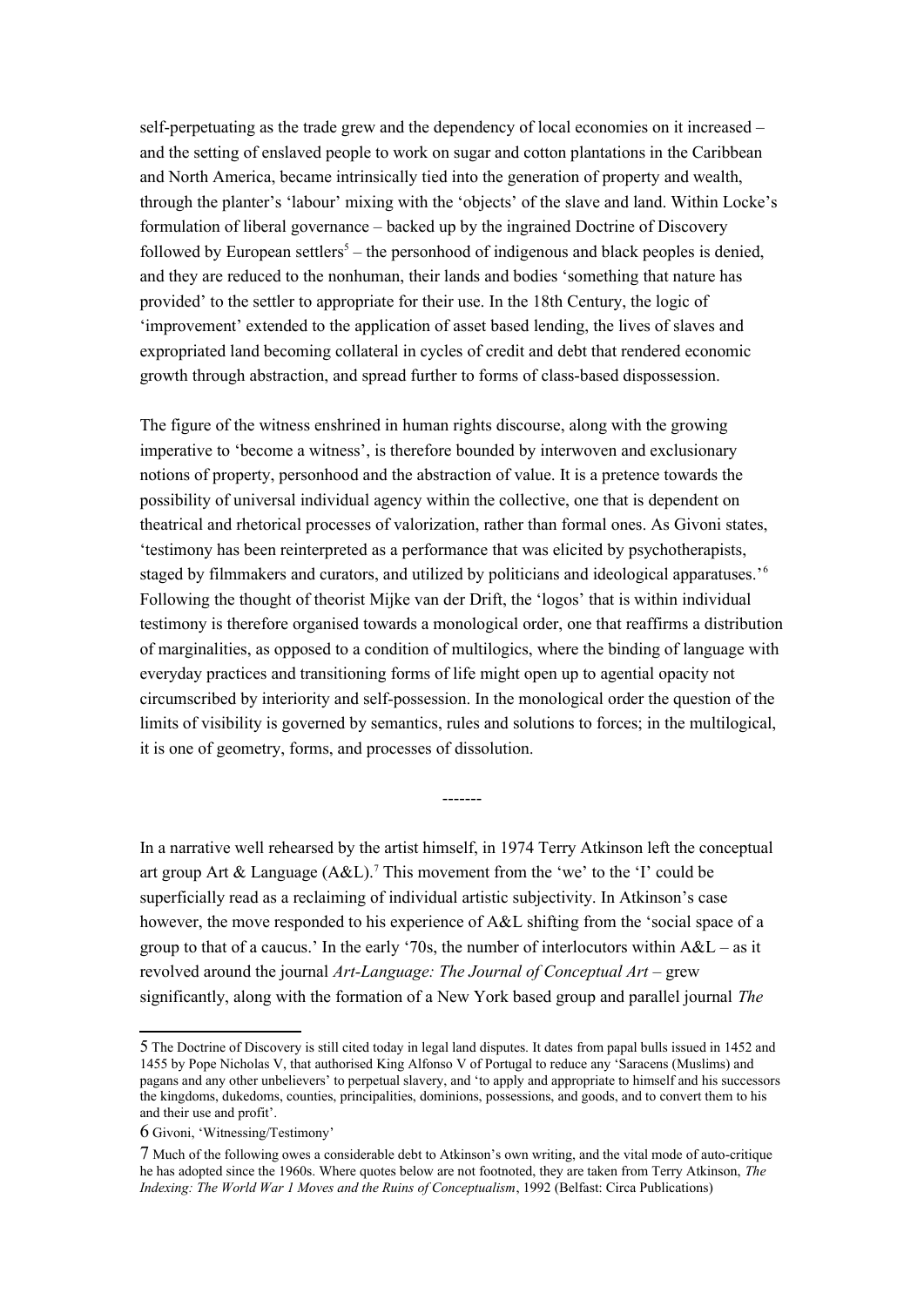*Fox*, only for the authorial identity of the group to contract sharply to three people towards the end of the decade. The intervening evolution of transatlantic discourse was concretised in two distinct projects: the work *Index 01* (shown in 1972 at Documenta V and Hayward Gallery) and the booklet *Blurting in A & L: An Index of Blurts and Their Concatenation* (published in 1973). Both projects endeavoured to formalise the ongoing exchange of theoretical texts generated between the members, and, in the words of art historian, critic and A&L contributor Charles Harrison, 'to map a form of conversational world, and to find a representation, however schematic, of a place where meanings could be made.'<sup>[8](#page-3-0)</sup>

Through processes and technologies of indexing, including filing cabinets and cards, *Index 01* organised 87 texts by A&L members in relation to one another, detailing their compatability, incompatability, or incommensurability. The work could be seen as a computational device, enabling a central logic to be applied to an accumulation of individual reasonings and testimonies on the nature of art. There is the suggestion of a possible resolution in the work, in its transposition of complex texts into a set of quantifiable relations – yet this mapping or schematising also holds the retrospective characteristics of an archive. However much the work parodied the bureaucratic undertones of museums and galleries, and reflexively challenged the conditions of arts production, it also rendered a particular history of linguistic exchange as a bounded (and notably commodifiable) entity. *Index 01* exuded the cosmopolitanism of Conceptual art in its expansive and amorphous approach to 'where art takes place', yet simultaneously took on an air of officialdom, and the instituting of a temporal marker – what Atkinson has called 'the imprimatur of a conceptual career publishing house.' An underlying sense of self-historicization in *Index 01* was indicative for Atkinson of a wider condition within Conceptualism, with the early '70s as a period of ossification for the movement, 'marshal[ing] the resources of an official history… and foreclosing the provisions of theory which it had done so much to plenish.' In the 'open theory situation' of A&L, individual processes of valorization and propertization became entwined with the strategic space of writing history.

Atkinson's subsequent 45 years of artistic and critical production have interrogated a complex set of image, language and material relations, operable in the communicative space between the individual and the collective. Beginning with the understanding of art as intrinsically part of the 'circular causal' relationships that constitute our social, economic and political structures, Atkinson has particularly addressed the construction of the artist as witness and 'bearer of history', with history as both a register of past events, and a set of sensing, documenting, and interpreting systems. While '74 marked a conscious break with A&L and with Conceptualism as a 'capital C' movement, Atkinson's involvement with the group, and to a lesser degree with the earlier Pop Art collective Fine Artz, have continued to exist as facets of an artistic subjectivity that has sought to index its own formation through social, political and historical forces. Where latterly in contemporary art discourse a rather facile

<span id="page-3-0"></span><sup>8</sup> Charles Harrison, *Essays on Art & Language*, 1991 (Cambridge, Massachusetts: MIT Press)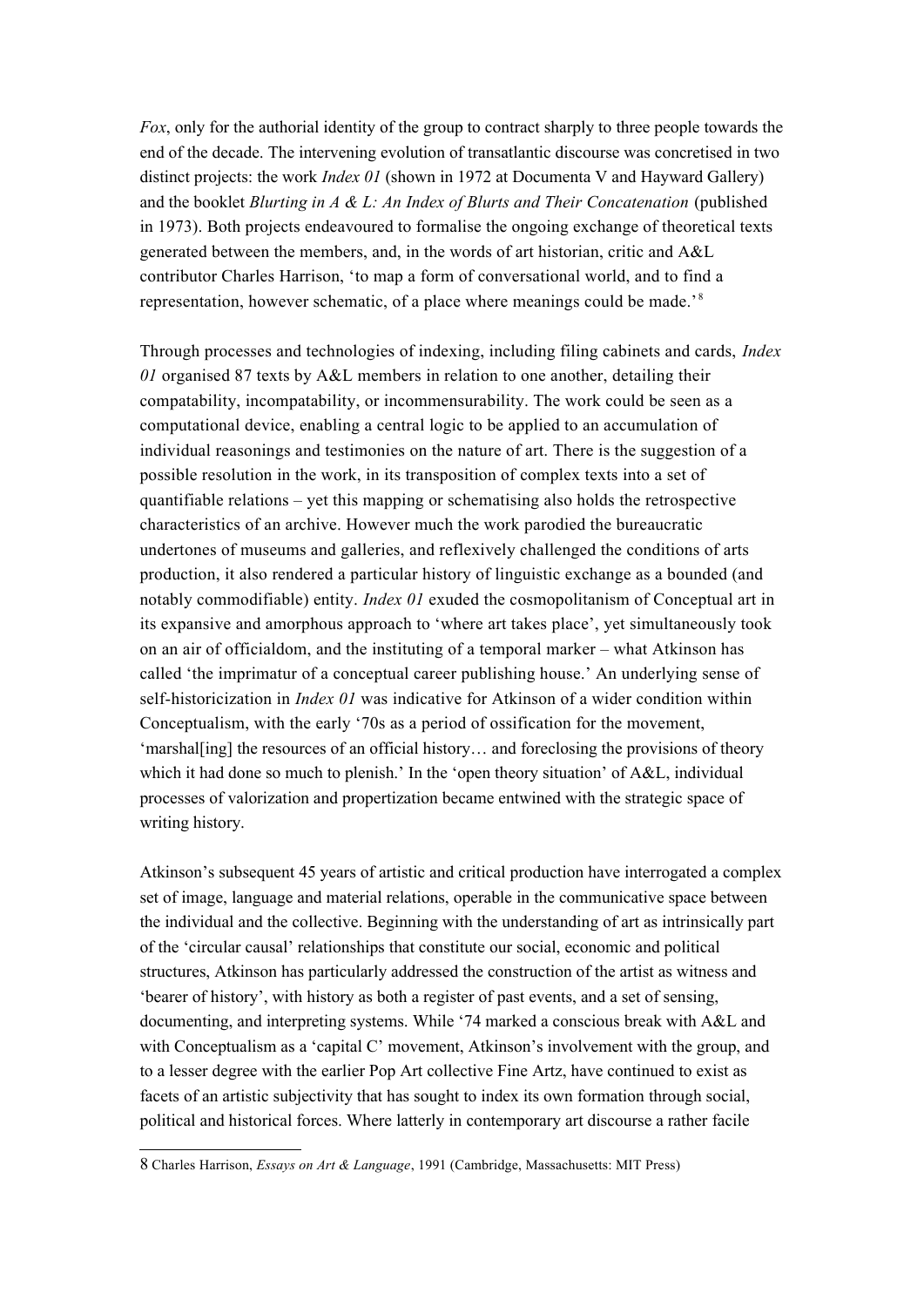binary has taken hold between individual and collective artistic practice – where collectivity takes on a superior moral status for its supposed disregard of singular authorship and selfinterested careerism – the ever-present dynamics between the two states, particularly in the productive relationship between artist and viewer, incapsulates for Atkinson a more nuanced set of considerations around transmission and the forms it takes under different forces. In his works across different media, Atkinson has articulated the entanglements that exist within a particular liberal democratic and capitalist conception of history, and its outgrowths in notions of subjectivity, agency, and culture.

In *Untitled* (1965-1974), comprised of two separate schematic drawings from '65 collaged onto a sheet with an appended text from '74, Atkinson narrates the point of his departure from Fine Artz, and the beginning of his collaborations with Dave Bainbridge and Harrold Hurrell that formed into A&L. The work could be taken as a working sketch from a notebook, in that it brings together external references, diaristic reflections on the artist's own motivations, and two diagrammatic sketches of possible 'chemical sculptures' – simple closed geometric structures, labelled as containing 'reactants'. The point of connection with Bainbridge and Hurrell is the work of cybernetic theorist Gordon Pask, with passages from Pask's 'An Approach to Cybernetics' (1961) quoted on the two drawings from '65, and the introduction of Atkinson to Pask's theory by Bainbridge and Hurrell cited in the appended '74 text. On one drawing, the Pask quote posits the 'advantages' to being in a 'group of observers', where the 'private images' individuals develop to allow them to 'deal with and decide about their environment', are replaced by one commonly understood and communicated abstraction – 'a public image of the world'. Looking back from '74, Atkinson reflects on this as relevant to his situation on the cusp between Fine Artz and A&L, from the perspective of relations with Bainbridge and Hurrell as a more viable context for substantive communication – in Pask's words, a 'group of observers, anxious to make the same sort of predictions.' Atkinson's two '65 drawings speculate on the difference between a 'chemical sculpture' produced by a group of artists, and one by a single artist. Citing the law of equilibrium maintained within a closed system, where an assembly of chemical reactants act to nullify thermal or chemical disturbances, Atkinson seemingly compares this maintenance of stability to both the public exchange that leads to consensus within a group, and the opposing private determinations made by the individual artist. The underlying question perhaps, with art taken to be a known 'ensemble of attributes', is at what point or within what set of relations does art achieve predictive value, while remaining 'open' as a system – the ability to offer an understanding of recurring behaviours and conditions in the world, from the molecular to the global, without contributing to the feedback loop within a closed system?

From the vantage point of '74, when Atkinson was consciously reordering an artistic subjectivity away from the group dynamic of A&L, the decision to append and reframe the two '65 drawings suggests a renewed import to their speculation on collective discourse and production. Taken in the context of Atkinson's disquiet at Conceptualism's 'marshal[ing of] the resources of an official history', *Untitled* is also notably a marking of a personal history, one that specifically addresses the ongoing formation of an artistic 'self' as a product of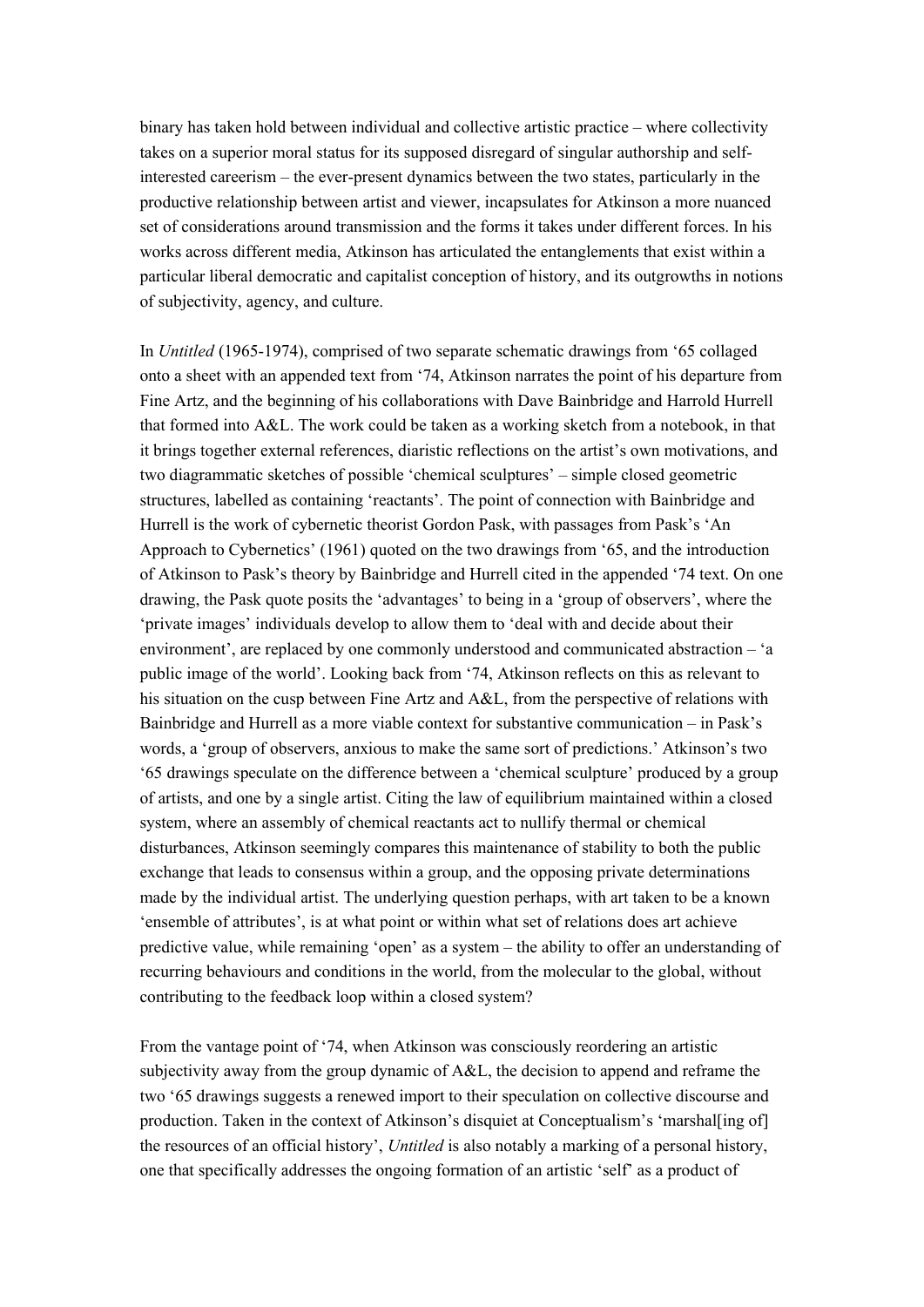relations with others. And furthermore, viewing the work from the perspective of Atkinson's decision to include it in this volume published in 2020, we are presented with something akin to a historical fractalisation, a recursive registering of waypoints of subject formation fluctuating between the individual and the collective. This self-historicizing of the self is notably averse to any sense of finality or authority. Rather, it critically gestures towards broader questions around the 'private' and 'public' images that constitute predominant notions of history; history itself as a closed system of abstractions, leading to particular understandings and maintenances of behaviour; and the possessory character of art as a particular functionary within this feedback operation.

Atkinson has commonly spoken of his decision making as an artist as 'moves', or even 'betting and trying'. This sense of strategy, shot through with a degree of indeterminate gambling, is forthrightly transparent about the reactive space that art occupies. Or, more specifically, it articulates a dynamic between the reactive, the predictive and the speculative. At the end of the passage appended in '74 to *Untitled*, Atkinson quotes Barbara Rose from her seminal 1965 essay 'ABC Art', quoting Marshall McLuhan in 'Understanding Media' as saying: 'I am curious to know what would happen if art were suddenly to be seen for what it is, namely, exact information of how to rearrange one's psyche in order to anticipate the next blow from our own extended faculties.' McLuhan writes of our 'private senses' as open systems, whereas our 'extended senses, tools, technologies, through the ages, have been closed systems incapable of interplay or collective awareness.' Through the technology of literacy, the ability of humankind to 'act without reacting' enables dissociation and noninvolvement; yet McLuhan highlights how, with the rise of instantaneous communication and the proliferation of electronic media, our 'central nervous system is technologically extended to the whole of mankind and to incorporate the whole of mankind in us.' Art for McLuhan is a progenitor of the synthesis of our private and extended senses, offering insights to contend with the impact of communications media on the equilibrium of the senses: 'The artist can correct the sense ratios before the blow of new technology has numbed conscious procedures'[9](#page-5-0) .

A work such as *Index 01* itself operated as a media form, existing as an ordered extension of the group mind of A&L, and in Atkinson's experience, leaning towards a managerial structure that had the effect of closing down 'interplay'. Atkinson has highlighted how one of the arguments for the 'we' of A&L, that 'concepts were more easily kept "open" by a community rather than an individual', had been 'flatly contradicted' by the experience of producing *Index 01*. In the mid-'70s, Atkinson's 'betting and trying' sought out a 'counter-irritant' to Conceptualism, and the form of liberal governance and historicization that he saw as active in the evolution of the movement. He landed on both an event and a cultural form, the combination of which spoke to the scale of particular ideological abstractions that governed the 20th Century, and that threatened in the '60s and '70s to cause permanent global schism. Picking up from drawings and paintings he had made in the early '60s, Atkinson produced a series of figurative works depicting events from World War I, taking on a formal style that

<span id="page-5-0"></span><sup>9</sup> Marshall McLuhan, *Understanding Media: The Extensions of Man*, 1964 (New York: McGraw-Hill Education)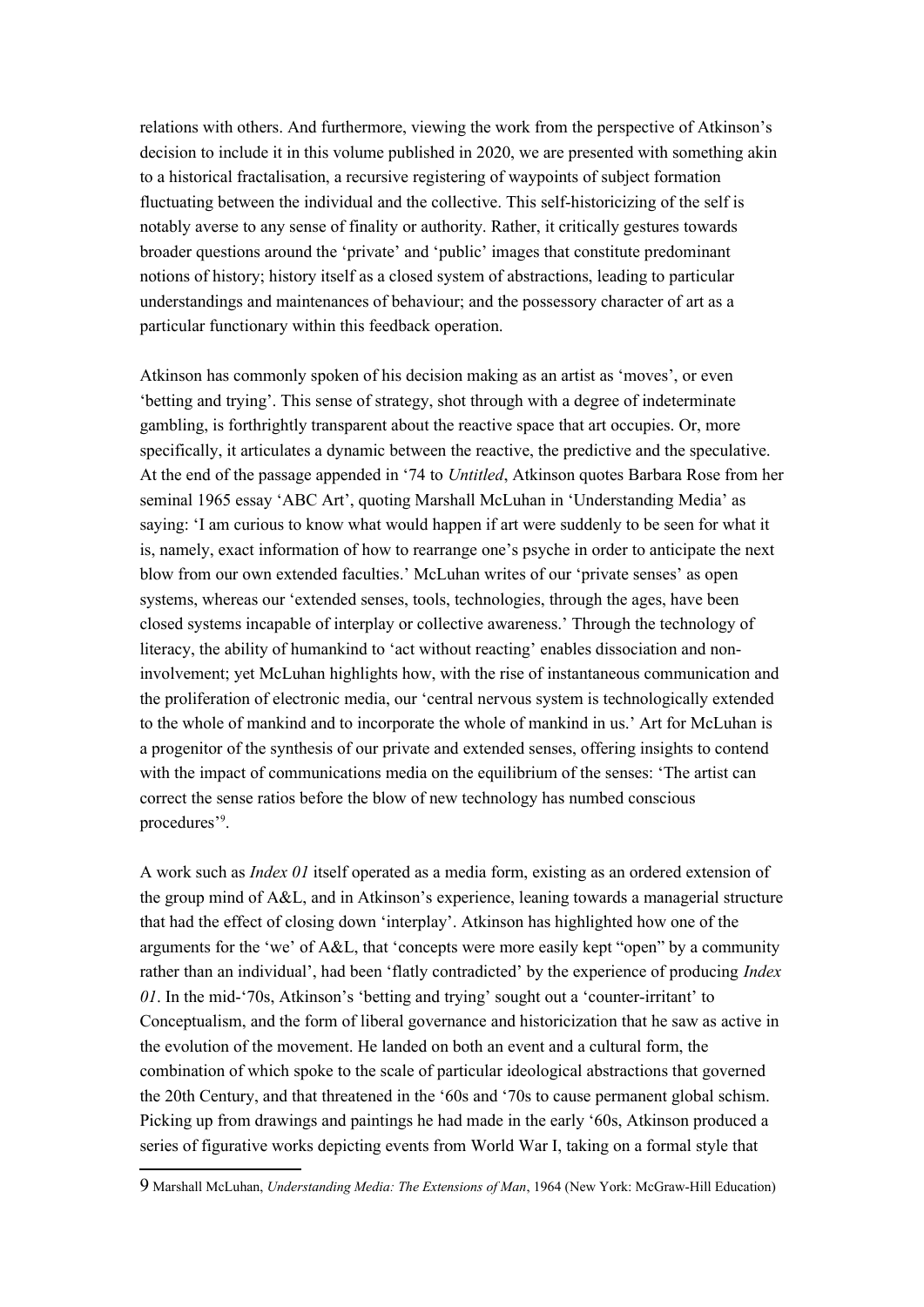while not totally disassociated from the prevalent '60s 'Pop' figuration of R.B. Kitaj and David Hockney, owed more to the compositions of Soviet Socialist Realism. These works drew on audio and video interviews conducted by Atkinson with veterans of the 1916 Battle of the Somme, and from materials archived in London's Imperial War Museum. At the height of the Cold War in the '70s, the political and social reverberations of WWI – particularly the emergence of the Soviet Union and the U.S. as key world powers – provided a set of causal factors that were at once far-reaching and multitudinous, and prone to false transmission and mutation.

Such a move from Conceptualism to figuration – and particularly the realist representation of war that had been anathema to Western modernism since the early 20th Century – would have appeared reactionary in the mid-'70s, even with the simultaneous emergence of a 'postmodern' critique of 'how pictures mean'. To a degree, this reactionary appearance was the point for Atkinson, as he sought to harangue the 'alienating effects' of Conceptualism in its outgrowth from Euro-American-centric avant-gardism. However, while Atkinson himself has described the works as a 'a kind of fake of a fake', taken as a set of images the WWI works do not overtly resemble pastiche or parody; in places they adhere to certain heroic tropes of Socialist Realism, but the drawings and paintings of soldiers largely privilege degrading scenes of war, rather than being propagandistic. And, neither are the images seemingly intent on translating the traumatic testimony of soldiers in an evidentiary manner. They are instead distinctive in their style, with the expressions and gestures of soldiers often subtly distended, sometimes to the point of grotesquery. Rather than treat the distance of sixty years as a nullifying force, and the reduction of WWI history to a set of abstracted 'public images' (for Atkinson, notable in the statues and memorials commemorating the war in towns and cities around the UK), the works retain something of the necessary conviction of depicting the 'horrors of war'; yet with the 'self' at the centre of these depictions being the 'history-reporting artist', without first-hand experience to translate. Atkinson's interviews with WWI veterans were undertaken not to achieve any aura of authenticity to his images, but rather to observe these individuals as 'instruments of transmission', their memories pulling as much from existing historical representations of the war as from their own experiences.

Atkinson has contrasted this approach to the understanding of the relationship between historical events and selfhood in the work of WWI poet Wilfred Owen in Seamus Heaney's 1988 essay 'Nero, Chekhov's Cognac, and a Knocker'. Heaney considers Owen as an unequivocal case of 'the poet as witness', representing 'poetry's solidarity with the doomed, the deprived, the victimised, the underprivileged. The witness is any figure in whom the truthtelling urge and the compulsion to identify with the oppressed becomes necessarily integral with the writing itself.' For Heaney, the authority in this truth-telling comes from Owen's own experience of the war as a soldier. Yet for Atkinson, the motivation in his WWI works lies not in the immediate conveyance attached to witnessing, but in the operations around it, that structure and define an understanding of history enclosed by ideological imperatives: 'What I was trying to comment upon was the general point about the transmission and construction of history and the specific point about the transmission and construction of the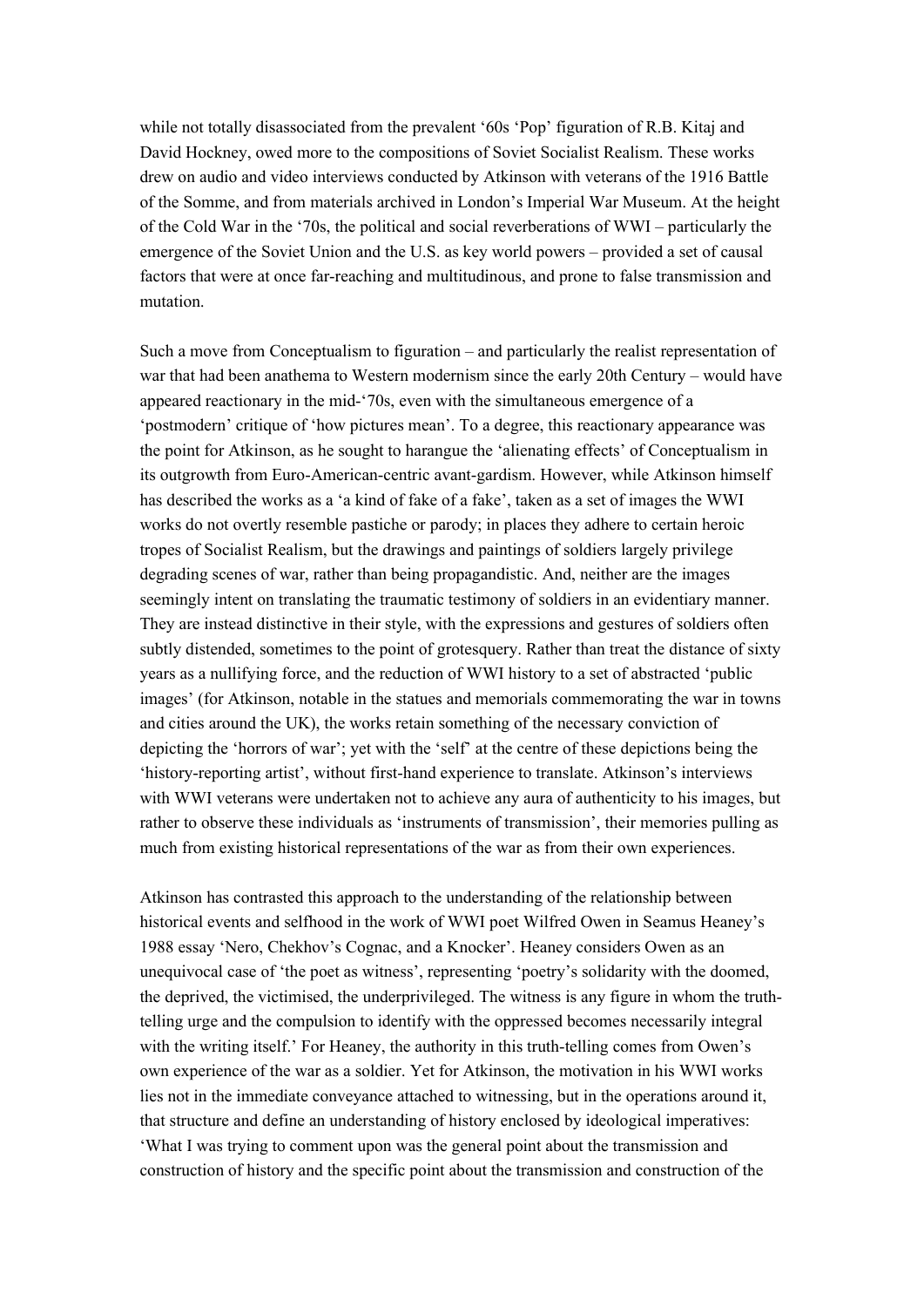history-reporting artist.' An official British war artist scheme was instigated during WWI, under the auspices of the British War Propaganda Bureau, with the intention of generating information, historic documentation, and propaganda; likewise, the US Committee on Public Information sent artists and illustrators to the front. It is the individual subjectivity of the artist, and accordingly the singularity of the work in tandem with the aura of truth-telling, that reinforces the efficacy of the 'transmission' of the experience of the event, into a space of collective valorization, and towards a monological order. While the general character of much 'official' war art of the 20th Century is generic and interchangeable, that which is held up specifically for its artistic value acquires transhistorical resonance. With the benefit of temporal distance, there is legibility to the ways in which even the verse of Owen, that was direct in its depiction of the horrors of trench warfare, in its very individualism becomes enfolded into a mode of memorialising and remembrance driven by the same ideological forces that perpetuate violence and erasure.

In Atkinson's break with Conceptualism, and the 'aping [of] the formal resources of Socialist Realism' in order to 'concretize the ruins of Conceptualism', there equally lay a desire to maintain the 'supply lines of theory' that had invigorated the movement. Drawing closely on the Wittgensteinian explorations and linguistic games that echoed throughout art of the late '60s, Atkinson's WWI works emphasise the 'transmission and construction of history' as a question of language, both visual and textual. The WWI works are accompanied by extended titles that read in places as poetic, satirically reflexive commentaries, and in others as pseudosocial-scientific analyses, putting pressure on the conventional and subservient relation between picture and title. *The long-winded, hysterical and pretentious titles of Marxist prejudice... Event: Tankshit. Shrapnel, (made by Krupp, Essen) bursting upon Mark I tank (made by Metropolitan Wagon and Finance Co., Wednesbury), Black Watch (Dundee) and New Zealand (Otago) infantrymen, Battle of Flers-Courcelette, Somme, September 1916*  (1979) depicts a battlefield with a tank in the background, and a soldier in the foreground caught in an explosion of shrapnel. The work's title draws on the historical specificity of the event the image represents, notably, the first battle in which a tank was used, and the first instance of New Zealand soldiers fighting in WWI. However, it also steps beyond the informative with the shorthand summation 'Event: Tankshit', a crude portmanteau that might stem either from 'tanks hit' or 'tank shit'. The word game is a reduction of the novelty and terror that must have accompanied the presence of a trench-spanning armoured vehicle on the battlefield for the first time, or perhaps a reduction of history's attempts to render such moments as meaningful and knowable on both humanistic and scientific terms.

The opening caveat of the title, 'The long-winded, hysterical and pretentious titles of Marxist prejudice...', is reflexive towards Atkinson's intent (a representation of the representer), and pokes fun at the character of Marxist historiographic theory more broadly. It operates as something of a tautology, as the following text at some length proceeds to emphasise, through naming, the manufacturers and locations of production of the tank and shrapnel, and the geographic origins of the infantrymen, in appropriately historical materialist fashion. The text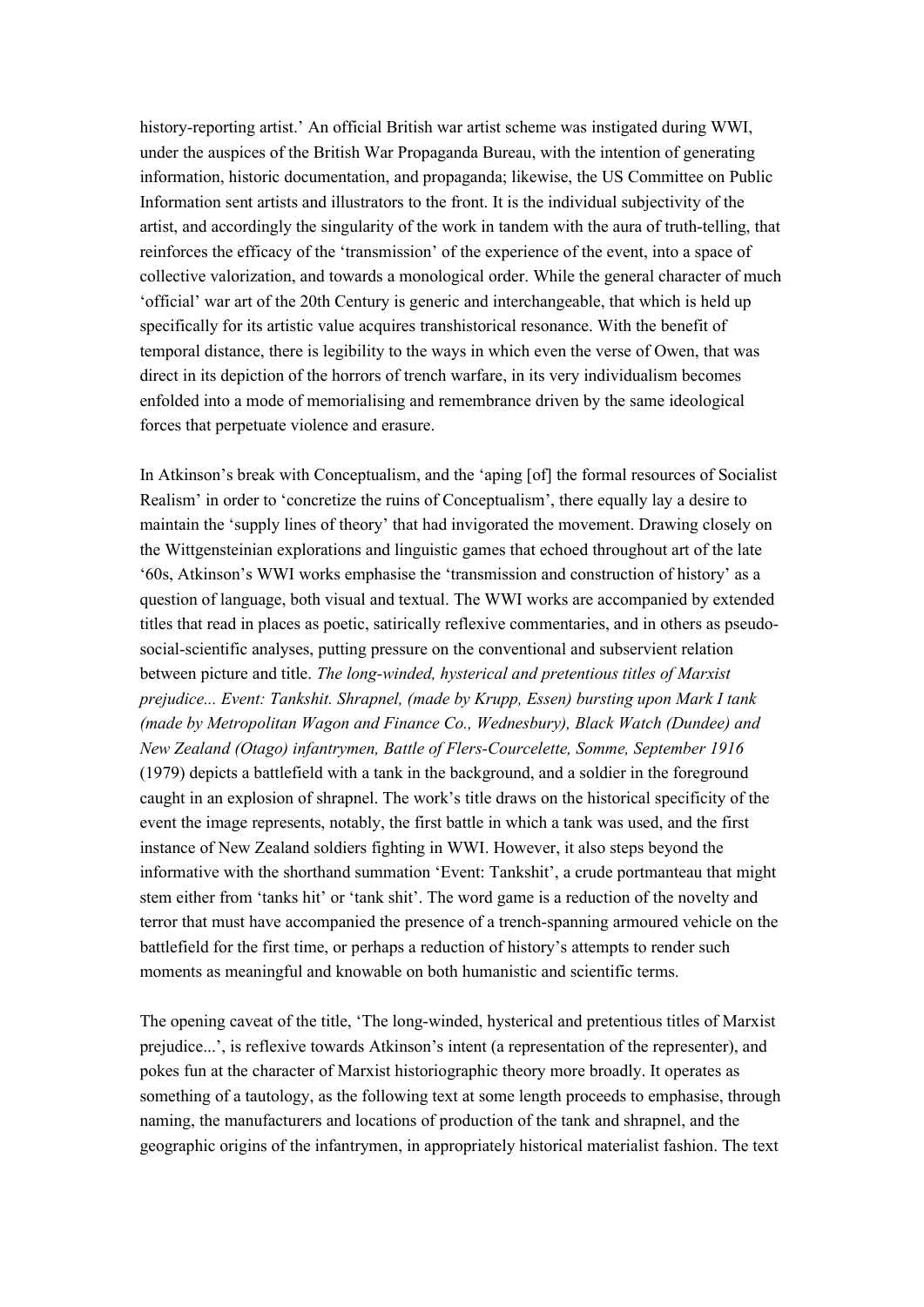suggests a process of mapping – a set of relations between signified places – that in its exactitude posits a knowledge that reaches far beyond the content of the drawing. In its humour, the title proposes a simple act of Marxist 'truth-telling': that beyond the event represented within the work of art, and beyond the event of the artwork itself, lies unfolding relations of production that link the artwork, the event, the tank, the shrapnel, the soldiers, and the land. In an echo of A&L's pivotal work *Map Not to Indicate* (1967), the decision to 'name' and list what is *not* represented, but from a particular ideologically grounded perspective is formative to what is present, takes on significant meaning. The 'limit of visibility' that is mapped is not one locatable through the logic of semantic rules, but through a shifting topology of material and linguistic relations. The notion of the witness underpinning this position is one of the 'instrument of transmission' as a mutable self, where the 'history' that is being transmitted is a priori subject to certain structures of belief, and conceptions of subjectivity.

In the mid-1980s, Atkinson produced a relatively small series of works linked to visits undertaken with his partner Sue Atkinson, and young daughters Ruby and Amber, to prominent sites of memorialisation of war and genocide. Under the overarching titles of *Happysnaps/Historysnaps* and *The Stonetouchers,* these paintings and related photographic collages re-render typical family photographs, principally of the artist's daughters, as they posed within WWI memorial cemeteries or at the site of WWII concentration camps. The works shuffle the pack of the relations within the WWI works, with the witnessing in this instance emphasised as that undertaken by Ruby and Amber, as a nominated function of the sites and their visits. This witnessing is not of an event of war, but of history itself as it is seen to cohere within the public war memorial. The images are highly potent in the incongruity of Atkinson's daughter's occasional smiles and postures, and in the underlying portrayal of history at work in the process of subject formation. In *The Stonetouchers*, Ruby and Amber pose among or with hands resting on gravestones at the Delville Wood South African National Memorial, commemorating the members of the South African Expeditionary Force who fought and died in the Somme offensive. The extended titles of these works begin with a poetic stanza, and then move into the diagrammatic structure of a 'map-key', which attempts to spatialise the relationships in the image between Ruby, Amber, and the soldiers memorialised in each of the graves around them. In the poetic stanza that opens the title of *The Stonetouchers 1*, Atkinson addresses questions to his daughters, which ape the line of vehement abstract questioning synonymous with a child's acquisition of knowledge: 'Do you think God is a dissident? Or is he a South African, or an Argentinian, or an Anglo-Saxon...?/ Do you think he is the best knower?/ If he is a she, do you think all the he's would admit she is the best knower?'. The work conveys the impotence of an open system of knowledge and subjectivity in the face of history and belief, structured by the naming and propertizing operations of nationalist, colonialist and capitalist relations.

The construct of the 'history-reporting artist' is one that, in Atkinson's formulation, carries a double-meaning: the artist as a witness and 'truth-teller' of events around them; and artistic subjectivity as simultaneously a generator and an index of history as a construct. The